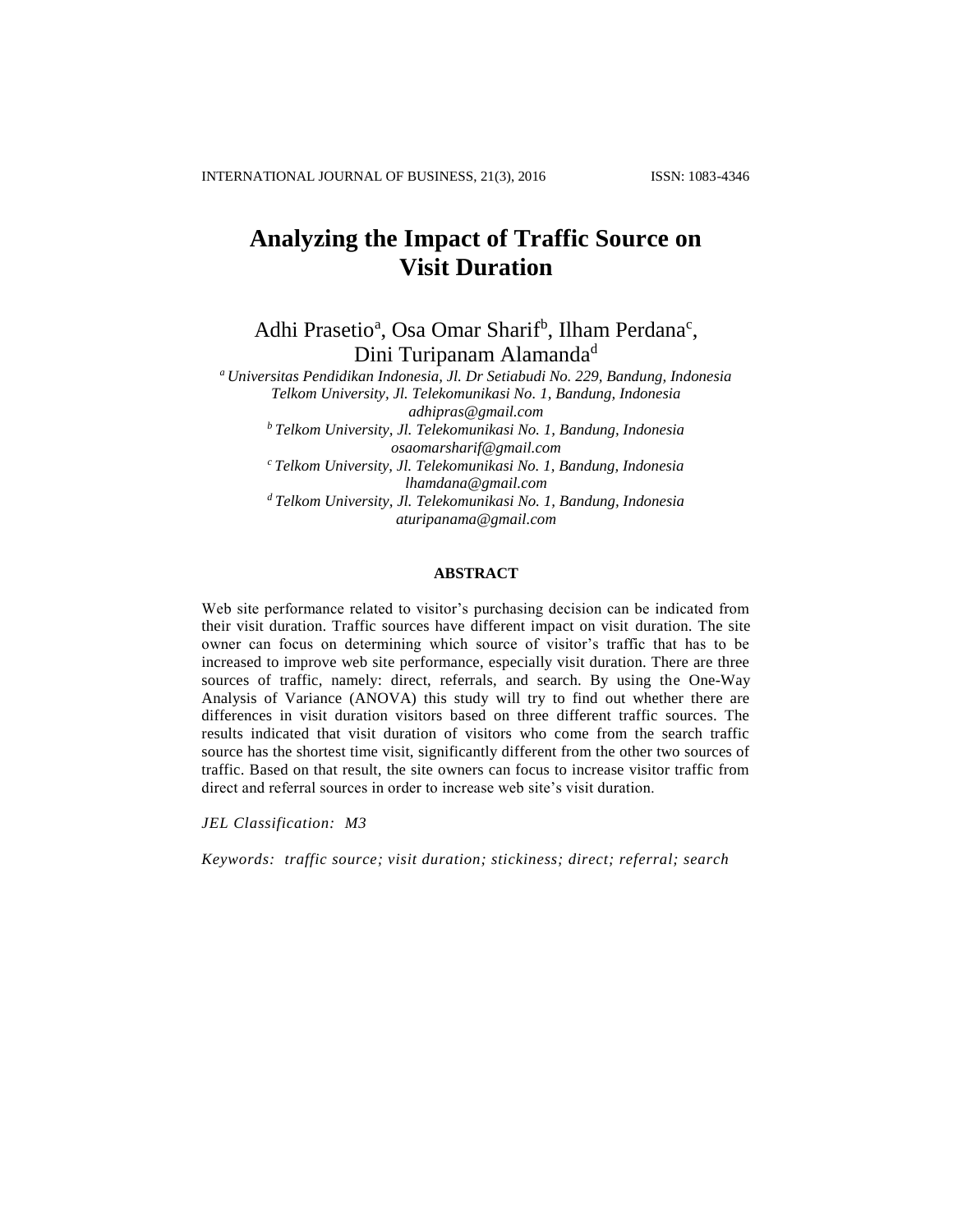## **I. INTRODUCTION**

Omidvar et al. (2011) mentioned that direct visitors have higher influence on page views compared to referral visitors. Their study investigated the effect of traffic sources consist of direct visitors, referrals visitors and search visitors to the page views. Laudon and Traver (2009) stated that a page view is the number of pages viewed by visitors at the site. However, despite the importance of page view metric mentioned by Burby and Brown (2006), Laudon and Traver (2009) also mentioned that the metric is not a very useful due to the increased use of web frames that causes a page can have multiple page views.

Furthermore, Laudon and Traver (2009) suggested other metric to measure the performance of a web site related to customer's purchase decision called visit duration. Duration (stickiness) is the average length of time a visitor spent on a web site. Duration is very important because the longer time visitors are in a web site, the more likely visitors to take action on the site. The action can be either in the form of purchases of products or services, become a subscriber, or any other action that would benefit the owner of the web site. This study aimed to answer the following research questions:

- 1. How are visit duration characteristics based on traffic source?
- 2. Are there differences in visit duration based on traffic source?

With the results of this study, site owners can focus on increasing specific visitor's traffic source, especially to improve visitor's visit duration performance of the web site.

#### **II. LITERATURE REVIEW**

#### **A. Google Analytics**

Omidvar et al. (2011) mentions about a method to measure success rate of a web site by using time series data as follows "This survey had introduced a methodology to measure the success of the sites with its time series data. It also focused on one of the most primary and important variables which are page views and showed how to use the most suitable data for that. This method can be used on all sites and time series variables."

Models offered in that research will be used in this study. One of the steps that need to be done to improve the success of a website is to measure the degree of success of a website. Prasetio (2011) in the study of the use of Google Analytics ecommerce research states that "the data provided by Google Analytics metrics have adequate types and can be used as a source of research data related to e-commerce." Furthermore, he mentions that

"The use of the site as a media sales have different characteristics compared to other media. The use of a web site enables a more detailed analysis of the success of a web site to achieve its goal to reach visitors and see its behavior than other sales media. This can occur because the Internet allows detailed tracking of visitor data with the help of the software."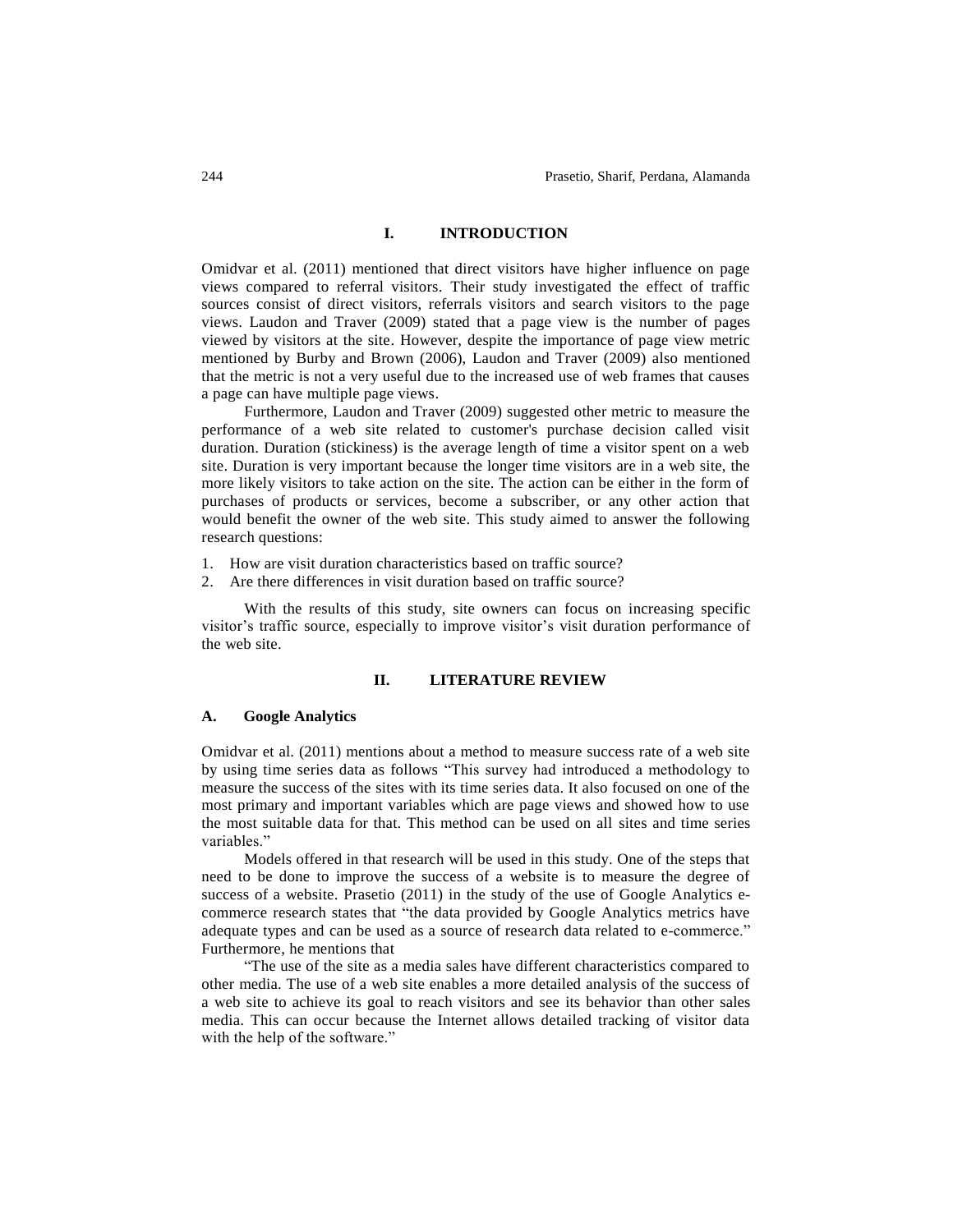Tracking data to measure the level of success and performance of a website is generally done with a software tool known as site management tools or web analytics. One web analytics service providers is Google Analytics. Google Analytics is a tool that is most widely used to measure the performance of a website. Statistical data of BuiltWith (2011) shows that in October 2011, Google Analytics is used by 58.04% of the 100,000 primary site analytics web users in the world with the development trend of increasing market share. This is consistent with studies of Omidvar et al. (2011) which uses Google Analytics data as a source of research data.

## **B. E-Commerce**

Laudon and Traver (2009) define E-commerce as the use of the internet especially one of its most popular service, the web, for business transactions. To support that, commercial transactions are mostly done digitally between organizations and individuals. Furthermore, Laudon and Traver (2009) state that revenue Ecommerce for B2C (Business to Consumer) growing 10-15% per year. Furthermore, Laudon and Traver (2009) also mentione that according to a survey in America, in 2008, B2C revenues reached more than \$ 250 billion, while the B2B (Business to Business) already exceeds USD 3 trillion.

## **C. Site Management Tools**

Laudon and Traver (2009) state that the site management tools are very important to make the site work, and to determine how well a site works. Laudon and Traver (2009) also mention further that the site management tools can help to understand customer behavior on a web site, observing the customer purchases more effectively, observe marketing campaigns, information hits and visits. Site management tools can also be implemented using web analytics technology to obtain more complete information.

# **D. Online Marketing Metrics**

The level of success of a website can be measured by using some metric data. Laudon and Traver (2009) state that there are two groups of metrics used in measuring the performance of a web site: group metrics that focus on measuring success in achieving market share website visitors and group metrics that focus on the conversion rate of visitors into customers.

Furthermore, they mention that some examples of metrics that focus on measuring market share of visitors to the site include: Impressions (how many visitors who saw the advertisement), Click-through rate (the ratio between the number of visitors who click on the number to see an advertisement), View-through rate (the ratio between the number of visitors that perform a specific action after some time since seeing an advertisement), Hits (number of http requests are made on a web site or a web page), Page views (how many page views in a web site), Stickiness or duration (how much time does a visitor spent on a web site), Unique visitors (number of unique visitors on a web site), and Loyalty (the number of visitors who return to a web site, usually expressed in ratio to the number of visitors).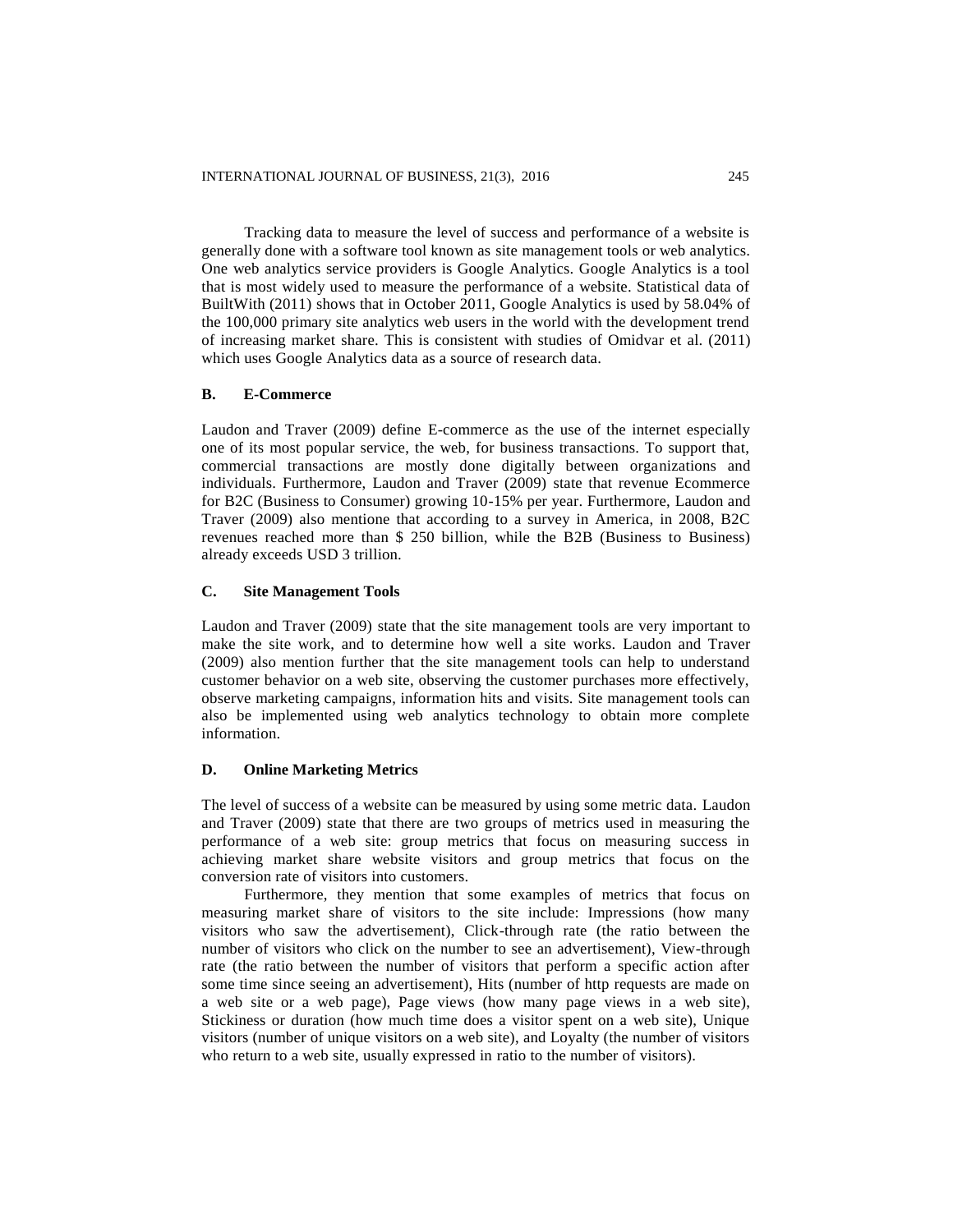Some examples of metrics that focus on converting visitors into customers include: conversion rate (the ratio of the number of visitors who take certain actions in a web site compared to the total number of visitors), browse-to-buy-ratio (the ratio between the number of purchases compared to product browsed), view- to-cart ratio (the ratio between the number of shopping cart to how many views of the product), and cart conversion rate (the ratio between the number of purchases compared to the amount of the shopping cart).

## **III. METHODOLOGY**

This research is a comparative quantitative research. Comparative quantitative research is research that seeks the cause for the difference in behavior or status within the group (Sekaran, 2011). The subject of this study is the visit duration of prothelon.com web site's visitors between July 2009 and June 2012. The data collection techniques used was experimental methods. Data then analyzed using statistical tools called one-way ANOVA.

This study compared prothelon.com web site's visitors duration based on three sources of traffic: direct traffic, referrals, and search. Levine et.al (2006) state that One-way ANOVA (Analysis of Variance) test two variances under the null hypothesis (H0) whether the two variances are equal. The first variance is the variance between groups (among groups) and the second variance is the variance in each group (within groups). According to Zikmund et al. (2009), it is called one-way ANOVA for only one independent variable involved (traffic source). Data must be at least in interval scale, therefore the data in this study meet the requirement since it used scale ratio data, which level is higher than the interval.

Initial hypothesis for ANOVA is expressed as follows:

- H<sub>0</sub>:  $\mu_1 = \mu_2 = \mu_3$ , there is no difference in the average visit duration of the traffic source that come from direct, referral, or search.
- H<sub>1</sub>: not all  $\mu_i$  are the same, there is a difference in the average visit duration of the traffic source that come from direct traffic, referral, or search, where  $\mu_1$  is the average visit duration of the source of direct traffic,  $\mu_2$  is the average visit duration of the source of referral traffic,  $\mu_3$  is the average visit duration of search traffic source, and  $j = 1, 2, 3$ .

Although the hypothesis initially see the difference average between groups, but the one that tested is the difference of variance between groups (Among groups) and the variance within each group (Among groups) as stated by Levine et al. (2006). Variance between groups called Sum of Square among Groups (SSA) and the variance in each group is called Sum of Square within Groups (SSW). When SSA value greater than SSW value, the initial hypothesis is not accepted, the alternative hypothesis is proven. The conclusion is that there are differences in the average visit duration based on direct traffic sources, referrals, or search.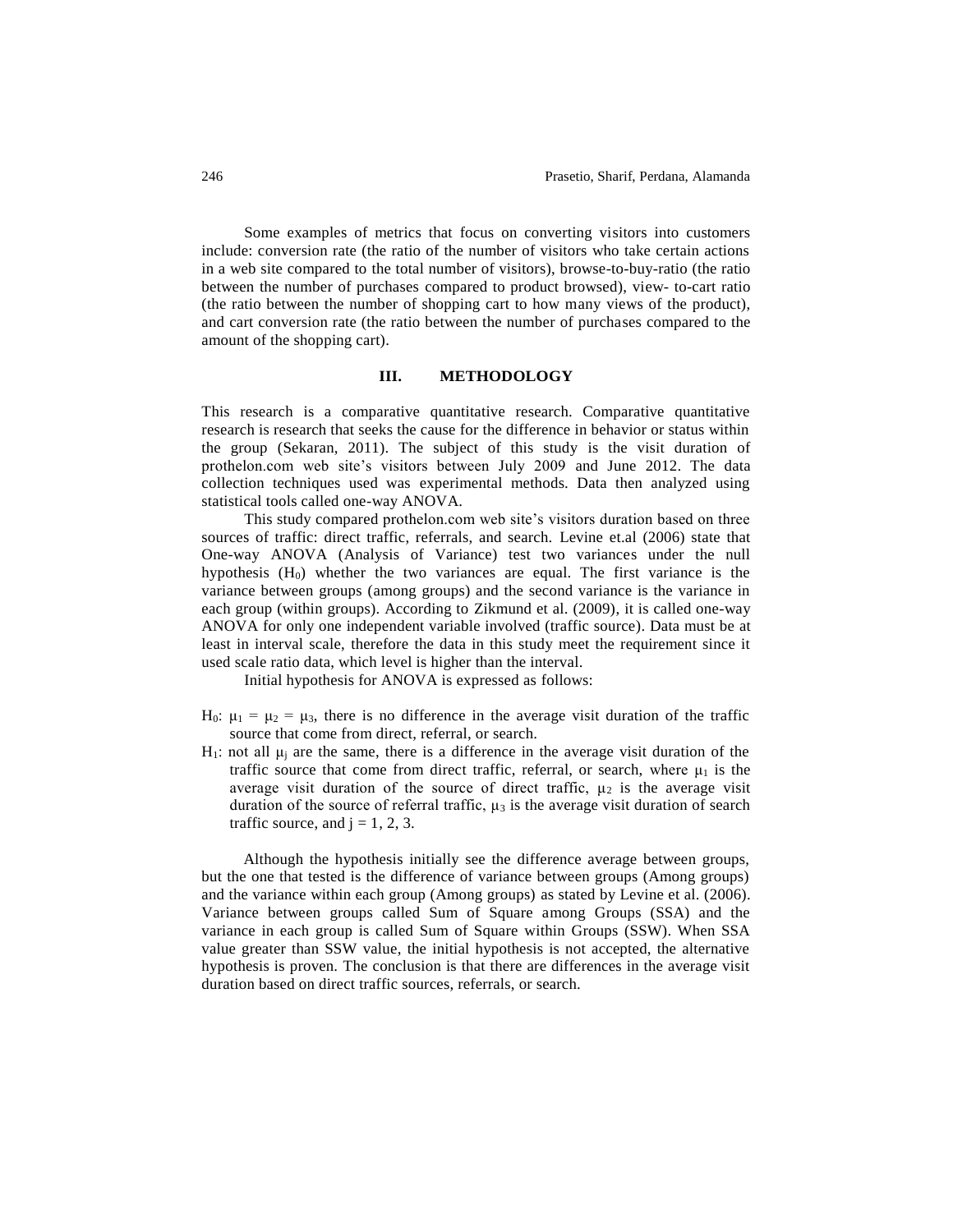### **IV. RESULT AND DISCUSSION**

#### **A. Result**

During July 2009 and June 2012, as shown in Table 1, most visitors came from search traffic sources with an amount of 868.855 visitors, while visitors from the source of referral traffic is at least with just 42.505 visitors. Although the number of visitors from search source is the biggest one, but their average visit duration is the shortest (273.08 seconds), while the longest average visit duration is made by visitors who come from referral traffic sources (352.72 seconds).

| Table 1               |                              |  |  |  |  |
|-----------------------|------------------------------|--|--|--|--|
| Visitors amount       |                              |  |  |  |  |
| <b>Traffic Source</b> | <b>Total Visitors Amount</b> |  |  |  |  |
|                       | (June 2009 - July 2012)      |  |  |  |  |
| Direct                | 101.764                      |  |  |  |  |
| Referral              | 42.505                       |  |  |  |  |
| Search                | 868.855                      |  |  |  |  |

The results of ANOVA test using SPSS 17, obtained sig.  $= 0.000$  <0.05 then  $H<sub>1</sub>$  is proven that there are significant differences in the average visit duration based on traffic source (see Table 2). Based on result comparison from Tukey-Kramer Multiple Comparison Table shown in Table 3, visit duration of search traffic sources (traffic source number 3) proved to be significantly different in visit duration compared the other two traffic sources (direct and referrals). On the other hand, the duration of the visit direct traffic and referral traffic sources are not proven to have a significant difference.

| ravit 4                          |                |     |             |        |      |  |  |
|----------------------------------|----------------|-----|-------------|--------|------|--|--|
| Visit duration Anova test result |                |     |             |        |      |  |  |
|                                  | Sum of Squares | df  | Mean Square |        | Sig. |  |  |
| Between Groups                   | 143259.796     |     | 71629.898   | 36.376 | .000 |  |  |
| Within Groups                    | 206763.194     | 105 | 1969.173    |        |      |  |  |
| Total                            | 350022.991     | 107 |             |        |      |  |  |

**Table 2**

**Table 3**

| Visit duration Tukey-Kramer multiple comparison table |                                             |           |      |  |  |  |
|-------------------------------------------------------|---------------------------------------------|-----------|------|--|--|--|
| (I) Traffic Source                                    | (J) Traffic Source<br>Mean Difference (I-J) |           | Sig. |  |  |  |
|                                                       |                                             | $-5.00$   | .882 |  |  |  |
|                                                       |                                             | $74.64*$  | .000 |  |  |  |
|                                                       |                                             | 5.00      | .882 |  |  |  |
|                                                       |                                             | 79.64*    | .000 |  |  |  |
|                                                       |                                             | $-74.64*$ | .000 |  |  |  |
|                                                       |                                             | $-79.64*$ | .000 |  |  |  |

\* The mean difference is significant at the 0.05 level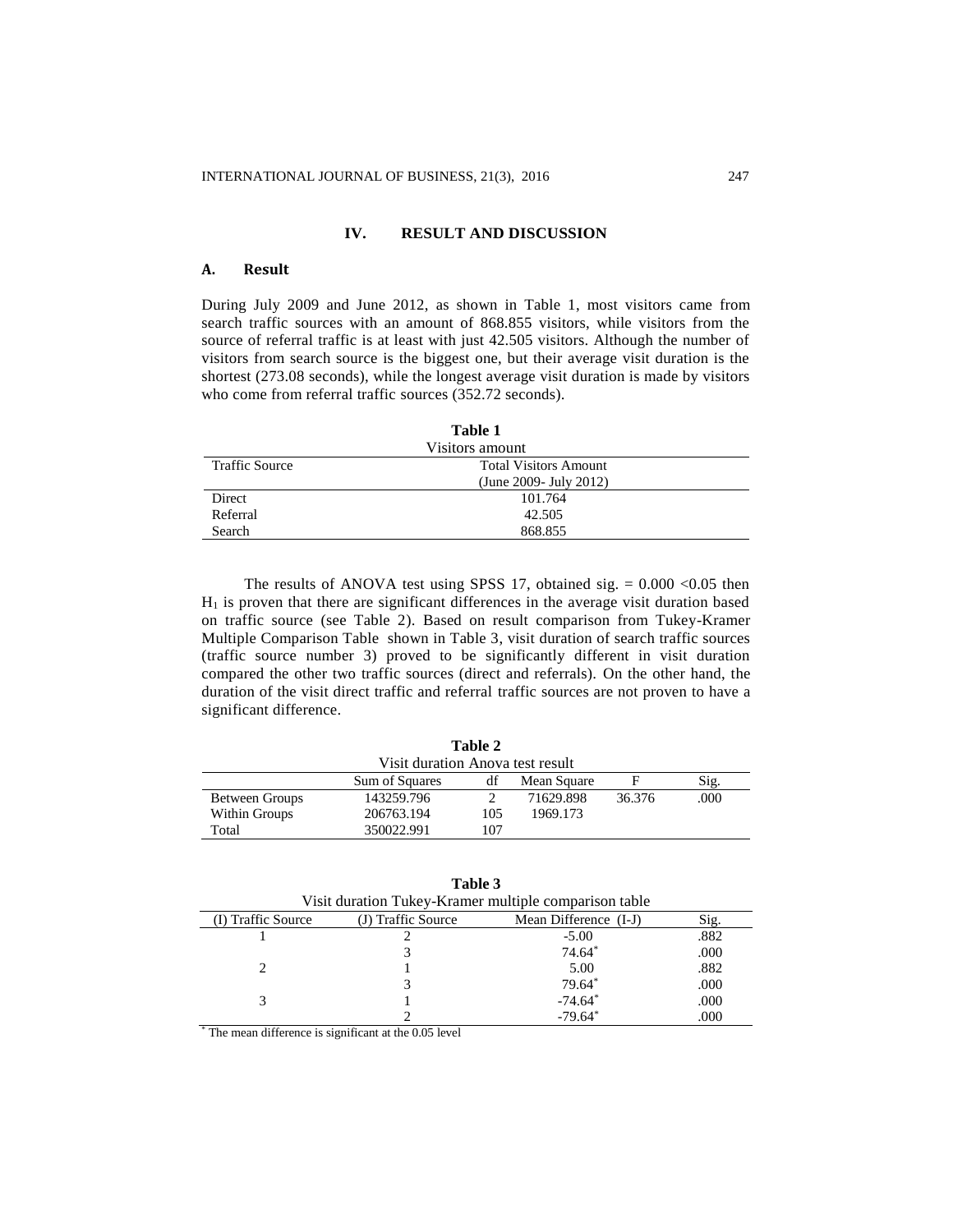### **B. Discussion**

Chaffey (2009) mentioned that Stickiness is "an indication of how long a visitor stays on-site" and can be measured using duration and page views. This study showed that there are differences in visitor stickiness especially average visit duration among various traffic source. This result consistent with Omidvar et al. (2011) and Prasetio et al. (2013) findings that used Page views to measure stickiness.

The results also showed that the average visit duration from search engine traffic source is significantly lower than the referral and direct. Referral visitors are visitors from other sites where the sites usually have some content relevancy with the destination site. This relevancy means that visitors will find relevant information according to their needs. The level of relevance of the information obtained will make visitors stay longer in a web site.

Direct traffic is traffic that does not originate from search-engine results or a referring link in a domain for example visitors who use a bookmark or type a web site's URL into his or her browser due to off line interactions (Park, 2009). For that reason, direct visitors are visitors who are already familiar with a web site. They are visitors who have found information that are relevant to their needs at the sites visited. That relevancy will lead to long visit duration of a web site. Google's explanation also implies that some direct visitors are returning visitors who already visited the web site before. Wang et al. (2010) showed that returning visitors has significantly more interactions toward a web site which is consistent with this study's result.

On the other hand, search visitors are visitors coming from search engines. Search engine visitors visit a website based on the keywords they type in a search engine. In general, search visitors decided to visit a website solely based on short information provided in the search engine results. This, sometimes, can lead to irrelevant information. If the keywords and content of the linked web site are relevant, the visit duration will be long, but if it is not relevant, then visitors will quickly return to the search engine to continue the search to other sites.

Irrelevant keywords will bring down the average duration of visitors coming from search engines. The low average visit duration of search visitors is an indication that the keywords used by visitors are mostly have not been relevant to the information on a website. So investigate this further, we need to do future research to study the relationship between duration and the relevance of the keyword. Omidvar et al. (2011) in their study mentions that "In order to understand search behavior visitors, their quarries should be understood meaning which is available through semantic web technologies." The study also shows that the meaning of a keyword needs to be understood in order to understand the behavior of search visitors.

## **V. CONCLUSION AND IMPLICATION**

#### **A. Conclusion**

The average duration of referral visitors was the highest compared to other traffic source at 352.72 seconds followed by direct visitors (347.72 seconds) and search visitors (273.08 seconds). There were no significant difference between the duration